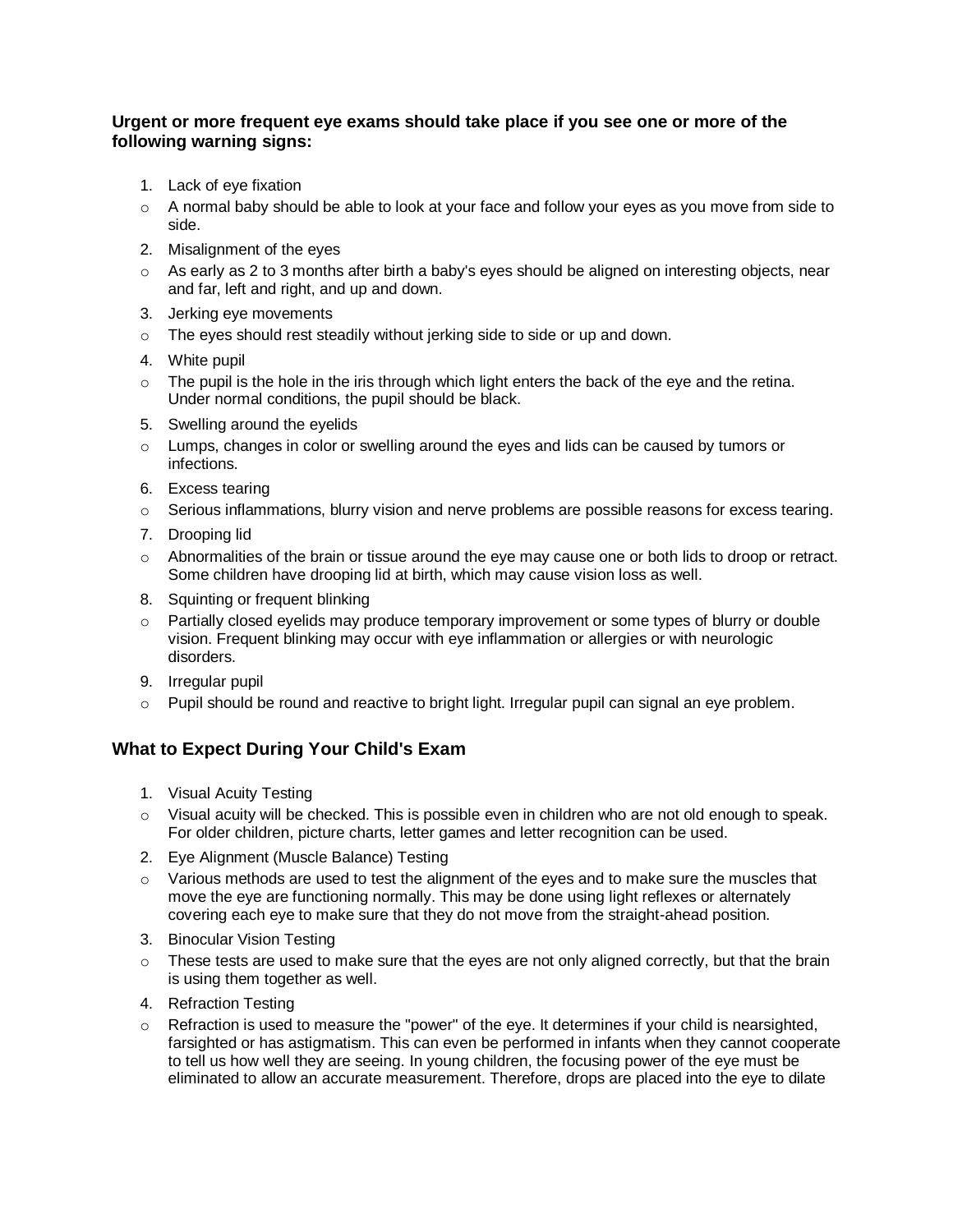the pupil and eliminate their focus mechanism. These drops often take 30–60 minutes to work and do not wear off for 8–12 hours.

- 5. Fundus Examination
- $\circ$  During a fundus examination, the examiner uses a special light, often worn on his or her head, to look into the back of your child's eye. The retinal blood vessels and the optic nerve, an extension of the brain, can be seen. Because this is an area where blood vessels and portions of the brain can be seen, it is very valuable in helping to diagnose many disorders that can affect the entire body. Once the examination is complete, your child may be prescribed glasses. Treatment for other problems may also be addressed.

# **Child Eye Safety**

Each year, thousands of children have eye accidents at home, at play or in the car. These eye injuries can damage a child's sight and even cause blindness. Parents are urged to acquaint themselves with potentially dangerous situations at home and in school and to insist that their children use protective eyewear when participating in sports or other activities.

### **To provide the safest environment for your children:**

- 1. Select games and toys that are appropriate for your child's age and responsibility level.
- 2. Provide adequate supervision and instruction when children are handling potentially dangerous items, such as pencils, scissors and utensils.
- 3. Be aware that even common household items such as paper clips, elastic cords, wire coat hangers, rubber bands, and fishhooks can cause serious eye injury.
- 4. Keep all chemicals and sprays out of reach of small children.
- 5. Do not allow children to ignite fireworks or stand near others who are doing so. All fireworks are potentially dangerous for children of any age.
- 6. Do not allow children in the yard while a lawnmower is being operated. Stones and debris thrown from moving blades can cause severe eye injuries.
- 7. Demonstrate the use of protective eyewear to children by always wearing protective eyewear yourself while using power tools, rotary mowers or lawn trimmers.
- 8. When participating in shop or some science labs, students should wear protective goggles that meet the American National Standards Institute (ANSI) Z87 safety code.